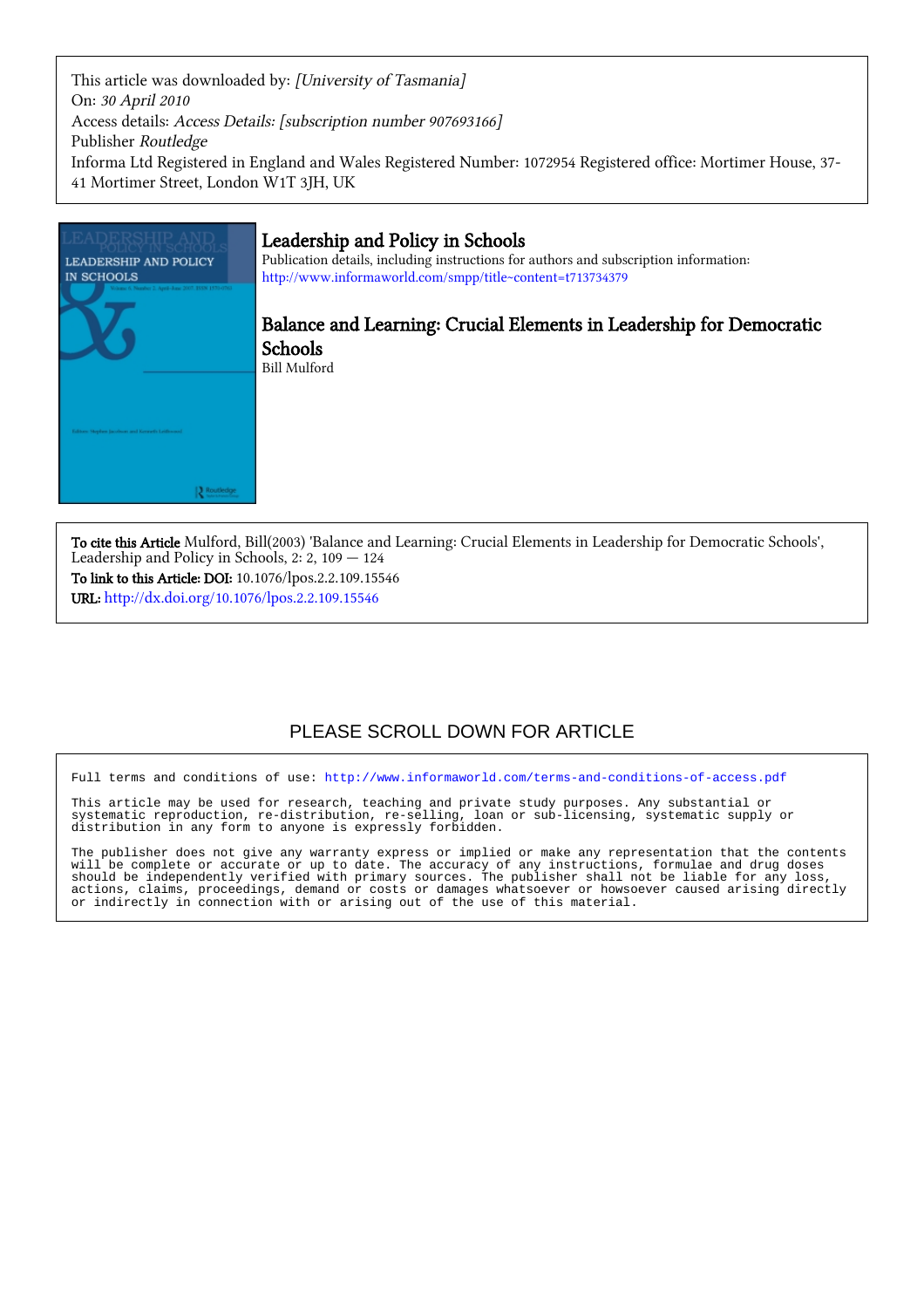

# Balance and Learning: Crucial Elements in Leadership for Democratic Schools

Bill Mulford

Leadership for Learning Research Group, Faculty of Education, University of Tasmania, Hobart, Tasmania, Australia

## ABSTRACT

Using the image of a balance this paper first attempts to demonstrate the importance of major issues, paradoxes, dilemmas, tensions faced by school leaders. It puts the case for greater emphasis on continuity, independence, community and heterogeneity to balance what is seen as the current overemphasis on constant change, dependence, individualism, and homogeneity. Second, a key, our ability to understand, act on and value individual, group and organisational development, or learning, in educational organisations, is offered as a way overcome such imbalances and to better be able to know the crucial elements in leadership for democratic schools. To support the position taken recent research that examines leadership for organisational learning and improved student outcomes is summarised and its implications discussed. Third, and finally, the paper attempts to join together the various elements of balance, organisational learning and leadership in a single developmental model of school leadership.

### INTRODUCTION

As I review the enormous literature in our field, and the myriad events, notions, concepts, plans, philosophies, policies and sheer political shenanigans that pass for educational leadership, I realise the true import of the conference theme 'Exploring new horizons in school leadership for democratic schools.' In order to cut through this literature, I've chosen two aids: a balance for weighing things and a key for opening doors.

Address correspondence to: Bill Mulford, Professor and Director, Leadership for Learning Research Group, Faculty of Education, University of Tasmania, Box 252-66, Hobart, Tasmania 7001, Australia. E-mail: Bill.Mulford@utas.edu.au

Accepted for publication: March 7, 2003.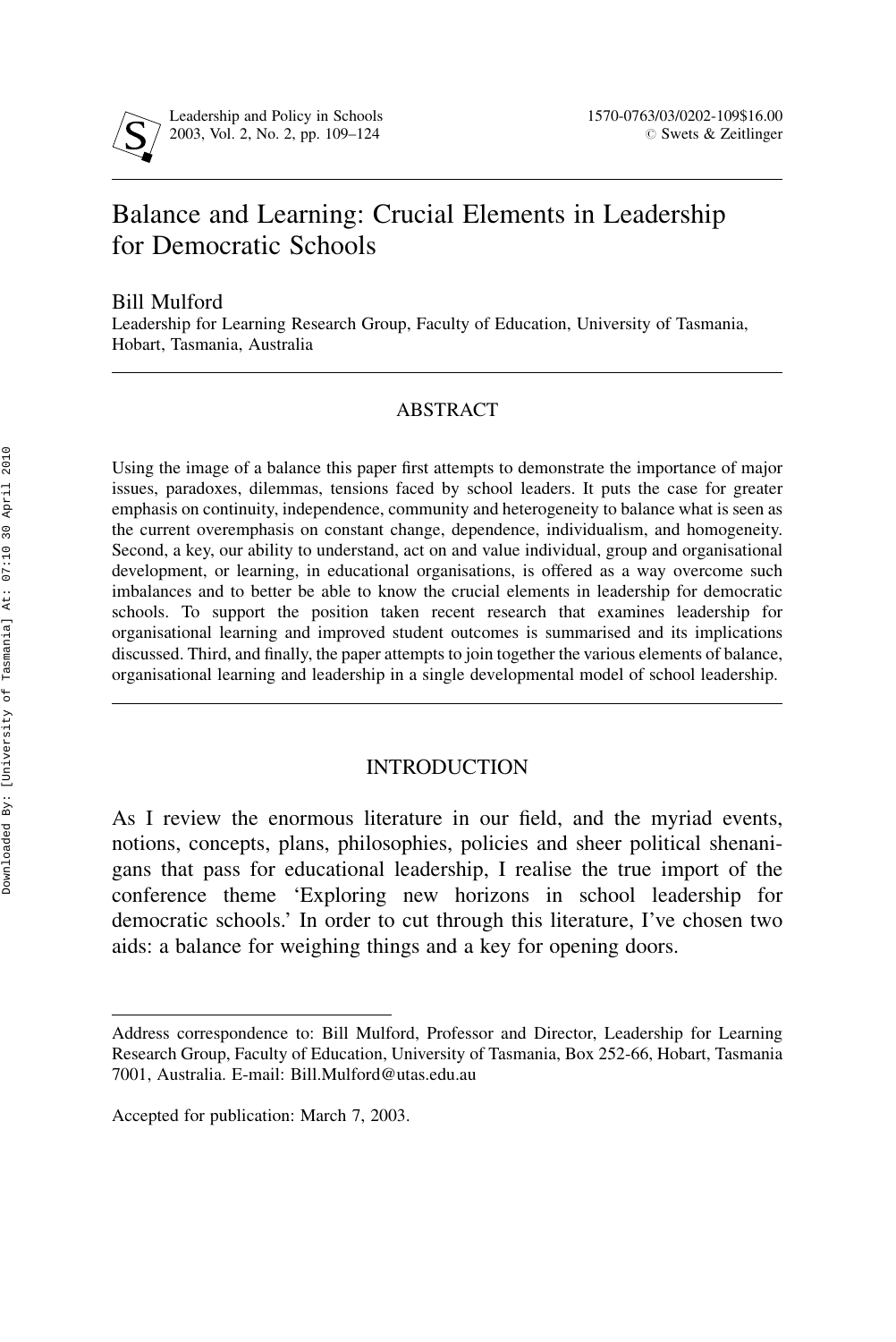The balance is to enable us to compare rival approaches and see them for what they are. As for the key, later in this paper I hope we will be able to share that, the better to open the way to exploring the crucial elements in leadership for democratic schools.

#### THE BALANCE

First then, the balance.<sup>1</sup> In order to penetrate such a mass of ideas and language, much of it obfuscation and jargon, it is often good to step back and apply a naive, even a primitive, criterion to see how the concepts line up in basic human terms. Balance is just such a simple criterion.

Consider a balance: in the pan on our right we see piled the so-called 'modern' values of contracts, markets and competition; the instrumental skills of efficiency, accountability, planning; a focus on the short-term, the symbolic and expedient; having the answers; sameness; doing things right. It is fair then to ask whether in the pan on our left we have enough of the perhaps more 'oldfashioned' values of wisdom, trust, empathy, compassion, grace, honesty; the skills of collaboration and reciprocity; a focus on the long-term, the real and substantive; discretion and reserving judgement; character; doing the right thing. This is the balance that I encourage you to apply to leadership issues for democratic schools.

In this paper I will use this balance in relation to four important issues, paradoxes, dilemmas, and tensions that school leaders face. I will be putting the case for greater emphasis on continuity, independence, community and heterogeneity to balance what I see as the current overemphasis on constant change, dependence, individualism, and homogeneity.

# Balance Between Continuity and Constant Change

In contrast to past continuity in its absurd, recent times, we have been more likely to witness constant change, a stream of new movements, new programs, and new directions. Unfortunately, some in education seem to be forever rushing to catch the next bandwagon that hits the scene. I say 'unfortunately' because there is increasing evidence that many a school and school system has been badly disillusioned by the galloping hoof beats of the itinerant peddlers

<sup>&</sup>lt;sup>1</sup>For a fuller account of this section which has been much abbreviated from the conference keynote see my CCEAM 2000 William Walker Oration (Mulford, 2002).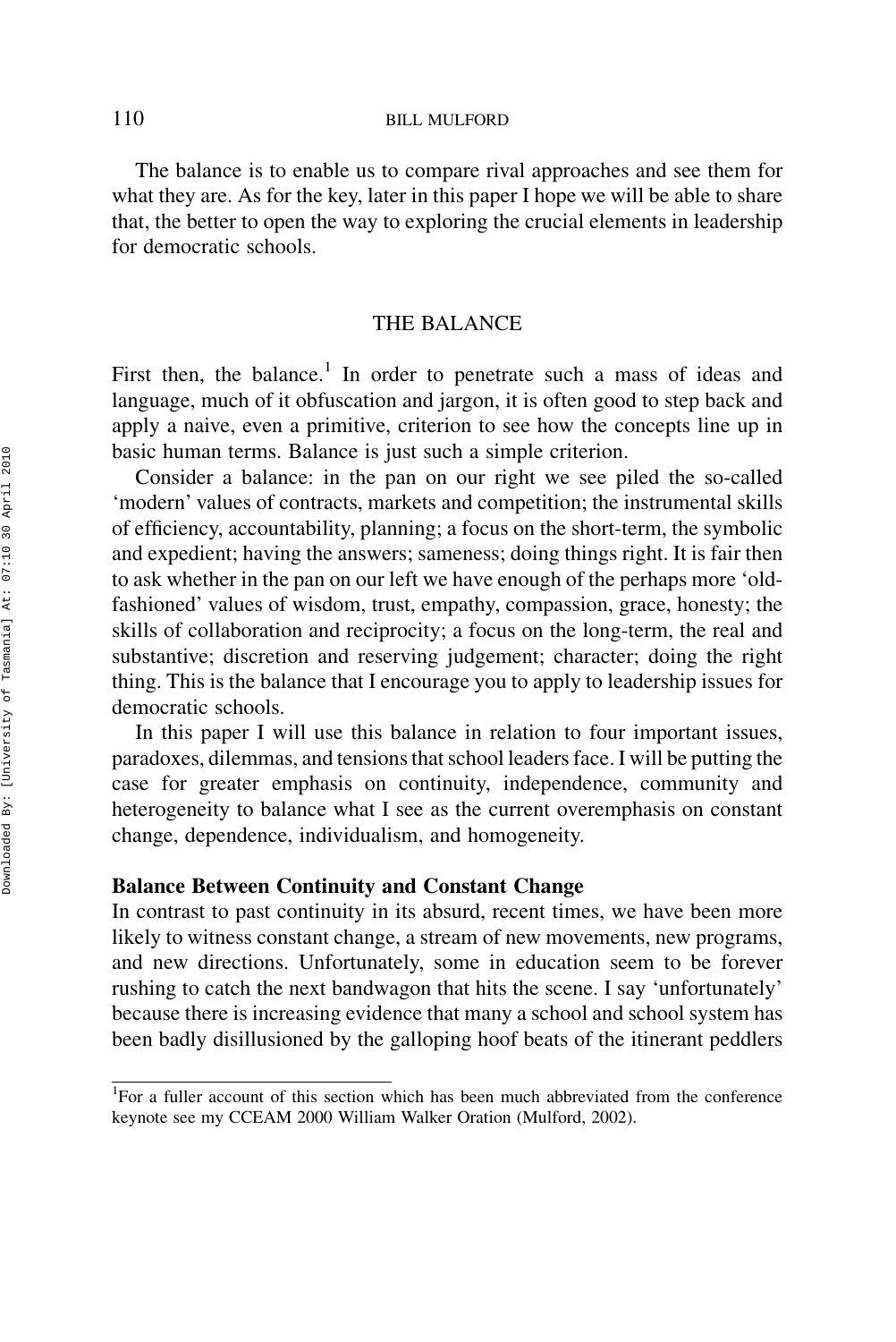behind the new movements who ride in and out again extorting their latest elixir.

I believe the core paradox in a such a situation, a world of massive and constant change, is how to foster enough internal stability in people and the organisation in which they work in order to encourage the pursuit of change. Stability for change, moving ahead without losing our roots, is the challenge (Peters, 1987).

It is quite incorrect to assume that an educational organisation is effective only if it is undergoing change. Change may be in an inappropriate direction, for example, towards a facade of orderly purposefulness (Sergiovanni, 1990). Change may also involve the use of inappropriate measures of success, especially procedural illusions of effectiveness (Meyer & Rowan, 1978). The difficulty of providing output measures by which education's success can be measured has often led to the elevation in importance of 'approved' management processes. These processes include PPBS, SBM, Charters/ Partnership Agreements, strategic plans, and so on. They contribute an illusion of effectiveness and become desired outputs in themselves, thus deceiving outside observers and many participants as well. Such deception should have no place in education.

It might be more helpful to remember Noah's principle: one survives not by predicting rain but by building arks. Amid uncertain, continually changing conditions, many leading leaders are constructing arks comprising their collective capacity to learn, they are striving to become intelligent, or learning, organisations (Silins & Mulford, 2002).

#### Balance Between Dependence and Independence

A second fundamental issue relates to the balance between dependence and independence and what I believe to be the current imbalance favouring dependence. This situation is most easily seen in the over dependence of many of those in educational institutions on 'leaders,' often engendered by the overconfidence of 'leaders' in their own abilities or importance. There seem to be a lot of people around these days who want to tell those in schools what to do. This situation is unfortunate. It is unfortunate because many of those doing the telling do not seem to want to accept responsibility for their advice, are not around long enough to take responsibility for their directions and to may even seek to prevent fair and open assessment of the changes they promulgate.

We cannot avoid change: indeed we may wish to seek, embrace and even thrive on it. Education is an integral part of our society and must anticipate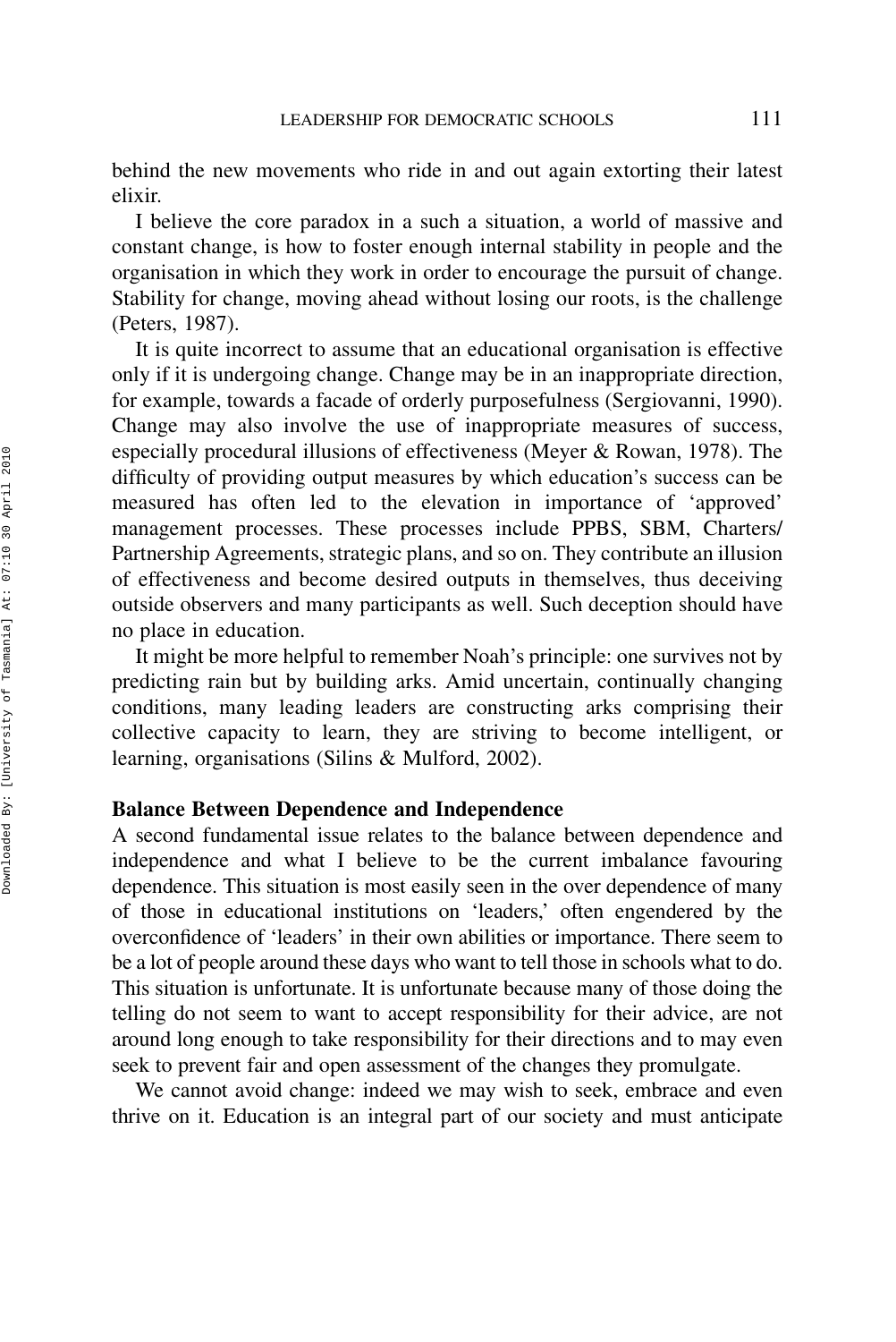change as being one of the constants it will face. Whether these changes result in Frankensteins, or gentle, functional, collaborative and sustainable butterflies, depends largely on the response of educators like ourselves. We can continue to be on the receiving end, to be dependent, or we can choose to make a stand together, to be empowered, to be leaders of democratic institutions.

#### Balance Between Individualism and Community

It may be unreasonable to expect the schools to pick up the slack when families fall apart, religious institutions no longer attract the young, children are malnourished, drug addiction is rampant, prime-time television programs are vacuous and educationally bankrupt, and gang members, athletes, and narcissistic celebrities are the admired adolescent role models (Goodlad, 1994).

However, if the home and school do not pick up the responsibility for our young then who will? Who will counter, for example, the pressure inherent in much of our 'modern' society to act alone rather than with, or for, the community? We need to be reminded that change for the sake of change, including technological change, is not necessarily good; it must be tempered with wisdom, compassion, and justice. At a time where the number of destructive computer 'hackers' and paedophiles using computers to spin their ghastly web to trap lonely computer children is on the increase, a skills crisis would indeed be bad enough but a values crisis would be devastating.

An elementary level of trust necessary is for community. You have to be able to trust that you neighbours aren't going to look into your mailbox, whether it's in front of your house or in your computer. Where is such trust established, if not in our homes and schools?

Surely turning back the tide of a 'virtual' existence with its stress on individualism and encouragement to dissociate oneself from an increasingly challenging world is vital for our future survival. For, as Scott Peck (1987) has reminded us, a community is a place where conflict can be resolved without physical or emotional bloodshed and with wisdom as well as grace. A community is a group that fights gracefully.

A generation that is unable to feel for one another is incapable of creating the social trust that is so essential to maintain culture. And, as it in the broader culture, so it is in schools. For example, it has been demonstrated that where teacher trust in principals is undermined by perceptions of principal co-option to top-down change initiatives which are unsupported by teachers, teacher alienation and disempowerment results, which then exacerbates their strategies of resistance (Bishop & Mulford, 1999).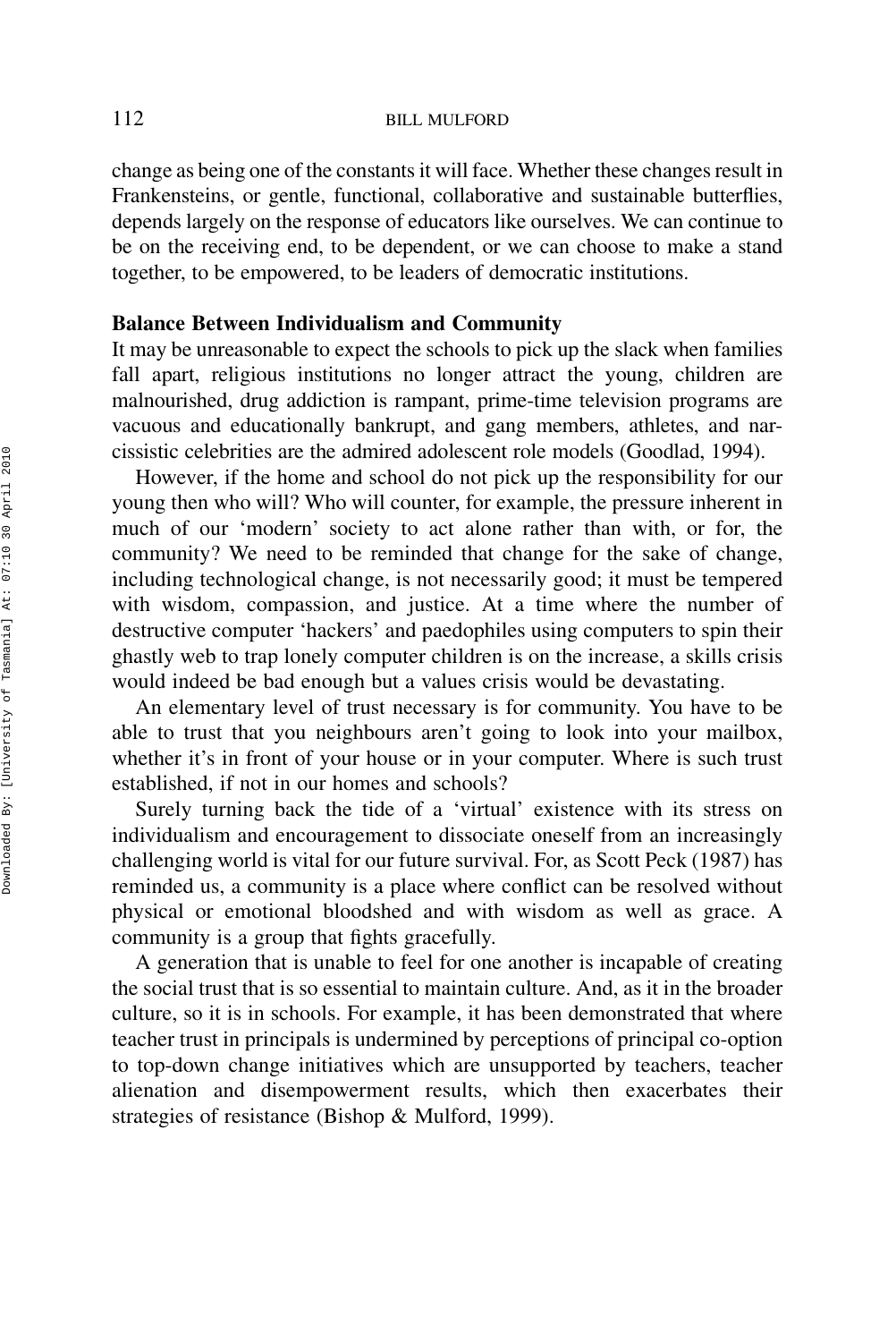#### Balance Between Homogeneity and Heterogeneity

If you look for common denominators in successful organisations, you will see that a strong one is to find a way to get some of the people to do a deviant thing, to take the initiative, to take risks. If a system is too tight for this there will be no search and no development.

One lesson here is that reductionist approaches in education, to the complexity that is the world of the teacher and the student, should not go unchallenged. Uniformity for education systems in aims, in standards, and in methods of assessment is a complexity-reducing mechanism. It is far tidier to have a single set of aims for all, a single curriculum for all, a single set of standards for all, and a single array of tests for all than to have locally developed approaches to school improvement.

Homogeneity of outcome for the future of our society is not necessarily the highest good, and may be impossible to achieve.

#### THE KEY

Drawing together these four balances (and 'leaning' toward the continuity, independence, community, and heterogeneity side of each) and emphases that have arisen in the discussion of each balance (for example, relationships, trust, knowing what you stand for, monitoring what you do, and taking initiatives and risks), I come to my promised 'key.' I believe that as we improve our ability to understand, act on and value individual, group and organisational development, or learning, in educational organisations, we will better be able to know the crucial elements in leadership for democratic schools.

There are a number of ways we could approach this task. For individuals we could use the literature on andragogy, career stages, or the steps through which people proceed when they try something new. For groups the stages of staff development or the stages of group development, and for organisations understanding organisational lifecycles or organisational learning, would all be helpful.

However, I only have space to look briefly at the results of some recent research that specifically examines leadership for organisational learning and improved student outcomes. Before I turn to the results of this research, I want to digress momentarily to make a plea that our deliberations only be informed by quality evidence.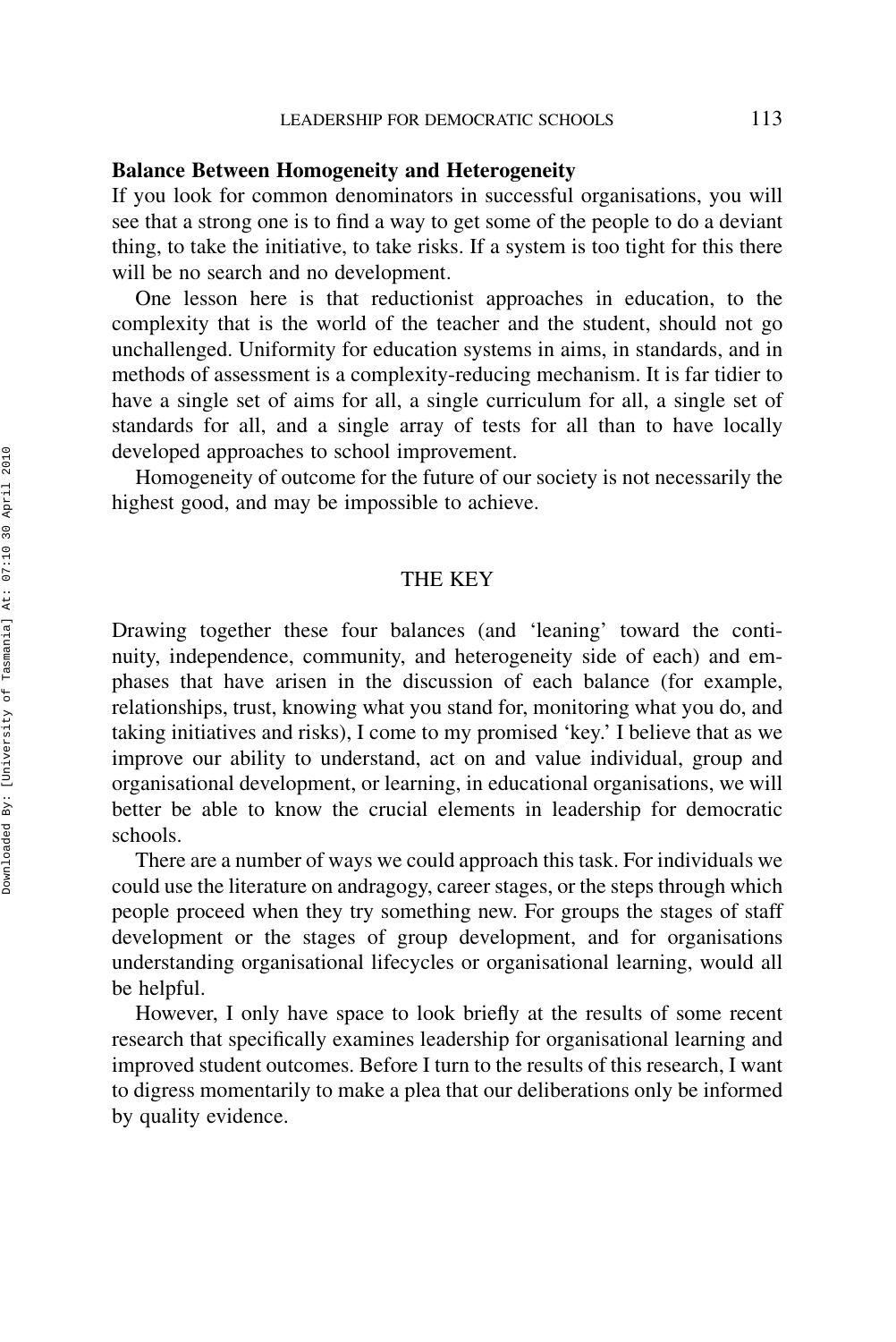#### Sorting the Wheat from the Chaff

How can schools and systems choose the genuine ideas offering long-term improvement from the superficial and short-term? How do they sort the wheat from the chaff? A robust evidence base is needed whose value will depend crucially on the quality of the evidence itself. We must no longer fall foul to the old computing phrase ''garbage in, garbage out.''

This paper will now present some key findings from such a quality evidence base – the Australian Leadership for Organisational Learning and Student Outcomes (LOLSO) research project. Its quality derives through having integrity and predictive validity as well as clearly defined variables. I believe it is able to capture complexities that more closely match the realities faced by schools than much of the previous research. It has been gathered from sources other than principals, who tend to overestimate the effectiveness of reforms compared with classroom teachers (Mulford, Kendall, Kendall, Bishop, & Hogan, 2000; Mulford, Kendall, Kendall, Lamb, & Hogan, 2001), and by those without a vested interest through having designed or implemented the reforms. It has predictive validity through being able to link leadership with organisational learning (OL) and, unusually, student outcomes.

# The LOLSO Research Project<sup>2</sup>

LOLSO's research design required four phases of data collection and analysis conducted over four years and allowed for iterative cycles of theory development and testing, using multiple forms of evidence. The results of Phase 1 and 3 are summarised here. In Phase 1, surveys of 3,500 Year 10 students and 2,500 of their teachers and head teachers were conducted in half the secondary schools in South Australia and all the secondary schools in Tasmania (a total of 96 schools). In the third phase, South Australian Year 12 students, teachers and head teachers were resurveyed.

The key relationships established through LOLSO data are summarised in Figure 1.

In brief, the quantitative data from phases one and three of the LOLSO project show that the leadership that makes a difference is both position based (principal) and distributive (administrative team and teachers). But both are

<sup>&</sup>lt;sup>2</sup>For a more detailed presentation of the LOLSO project and its design, findings and implications see Silins, Mulford, Zarins, and Bishop (2000), Mulford and Silins (2001) and Silins and Mulford (2002).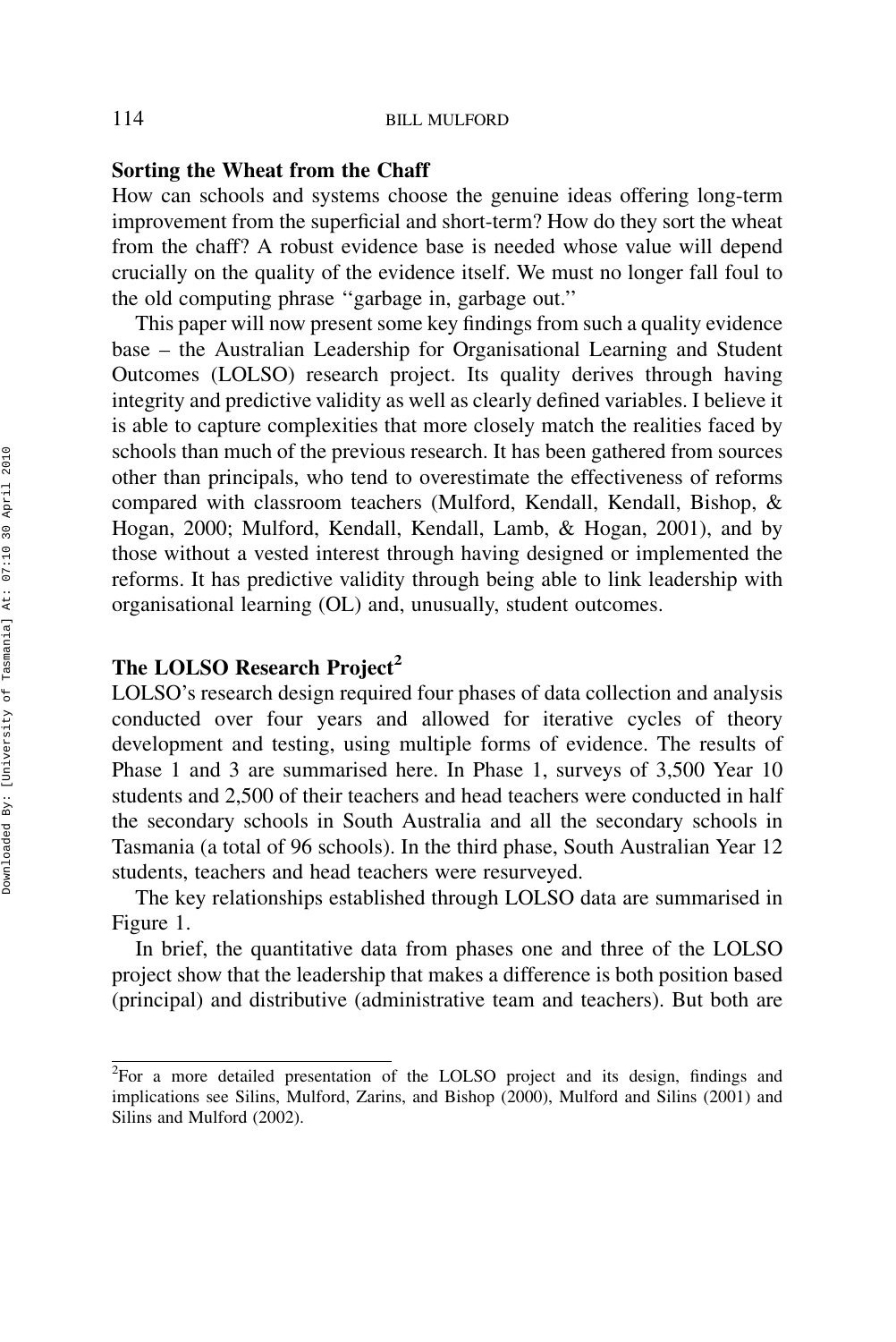

Fig. 1. Leadership for organisational learning and improved student outcomes.

only indirectly related to student outcomes. Organisational learning (OL), or a collective teacher efficacy, is the important intervening variable between leadership and teacher work and then student outcomes. That is, leadership contributes to OL, which in turn influences what happens in the core business of the school – the teaching and learning. It influences the way students perceive teachers organise and conduct their instruction, and their educational interactions with, and expectations for, their students. Pupils' positive perceptions of teachers' work directly promote participation in school, academic self-concept and engagement with school. Pupil participation is directly and pupil engagement indirectly (through retention) related to academic achievement (as measured by a five subject aggregate Tertiary Entrance Score at the end of Year 12).

The LOLSO research demonstrated clearly that the best leadership for OL and a range of improved student outcomes were a principal skilled in transformational leadership and administrators and teachers who are actively involved in the core work of the school (shared or distributive leadership). What is especially important is that staff are actively and collectively participating in the school and feel that their contributions are valued – that they are involved in a democracy if you like.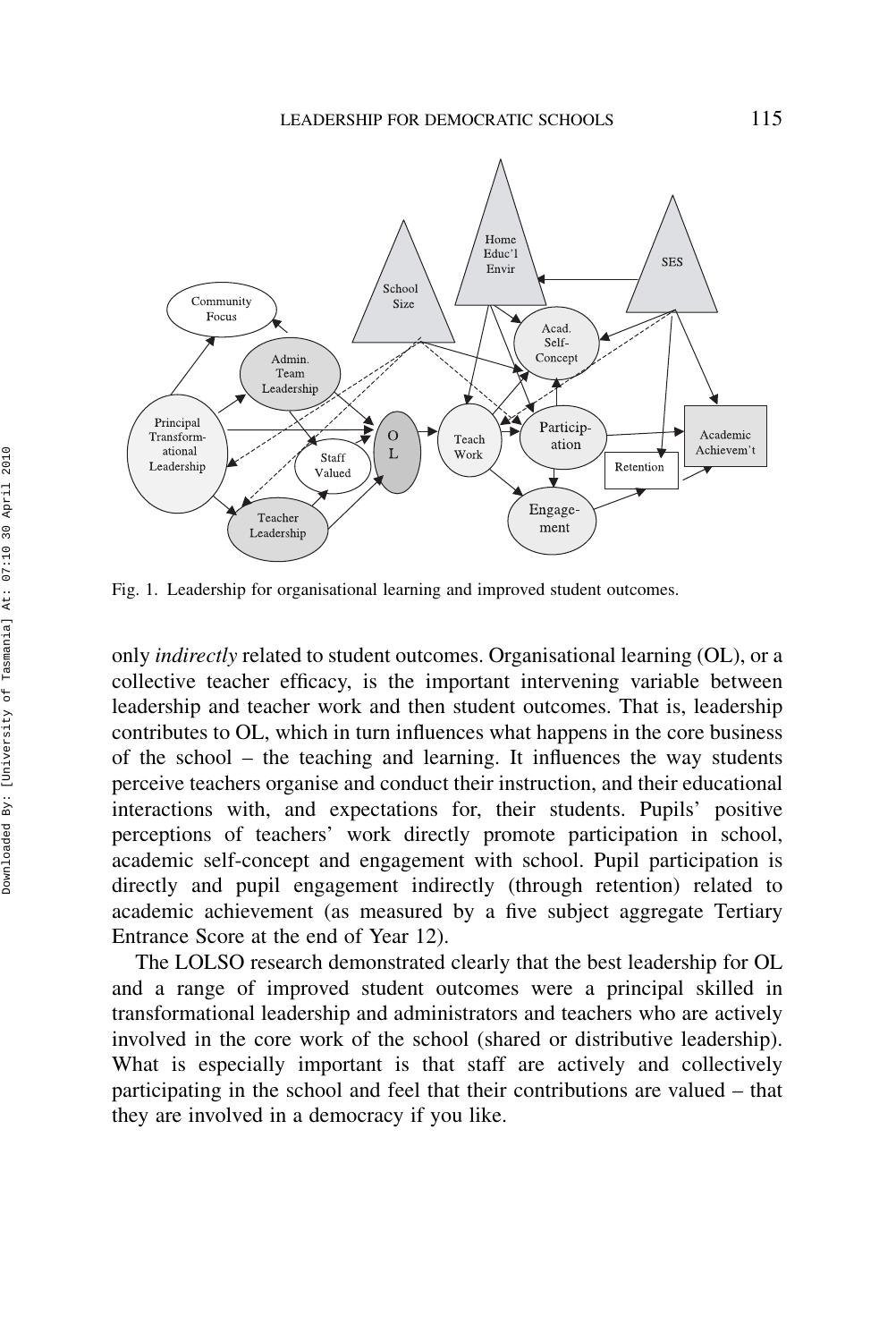### 116 BILL MULFORD

The transformational school principal was found to focus on:

- *Individual Support* providing moral support, showing appreciation for the work of individual staff and taking account of their opinions.
- *Culture* promoting an atmosphere of caring and trust among staff, setting the tone for respectful interaction with students, and demonstrating a willingness to change practices in the light of new understandings.
- Structure establishing a school structure that promotes participative decision making, supporting delegation and distributive leadership, and encouraging teacher decision-making autonomy.
- Vision and Goals working toward whole-staff consensus on school priorities and communicating these to students and staff to establish a strong sense of overall purpose.
- Performance Expectation having high expectations for students and for teachers to be effective and innovative.
- $\bullet$  Intellectual Stimulation encouraging staff to reflect on what they are trying to achieve with students and how they are doing it; facilitates opportunities for staff to learn from each other and models continual learning in his or her own practice.

OL was found to involve a clear sequence of factors from establishing a trusting and collaborative climate, followed by having a shared and monitored mission, and then taking initiatives and risks within a context of on-going, relevant professional development. The higher the teachers' rate the school on these sequential dimensions defining OL, the more positively teachers' work is perceived in classrooms by their students which, I remind you, impacts on the outcomes of their schooling.

LOLSO also found that whether the principal was male or female and the teachers' years in education and their schooling, age and gender were not factors promoting leadership or OL. However, school size does: the larger metropolitan schools of over 900 students did not provide the environment most conducive for principal transformational and teacher distributive leadership or for student participation, although having a larger school was positively related to students' academic self-concept. Our results add weight to the research extolling advantages of smaller schools (Lee & Loeb, 2000). This issue has been recognised in some parts of USA with large schools now dividing themselves into smaller units in order to provide the web of support necessary for student and teacher involvement with the school and improved learning outcomes (Hodges, 2000).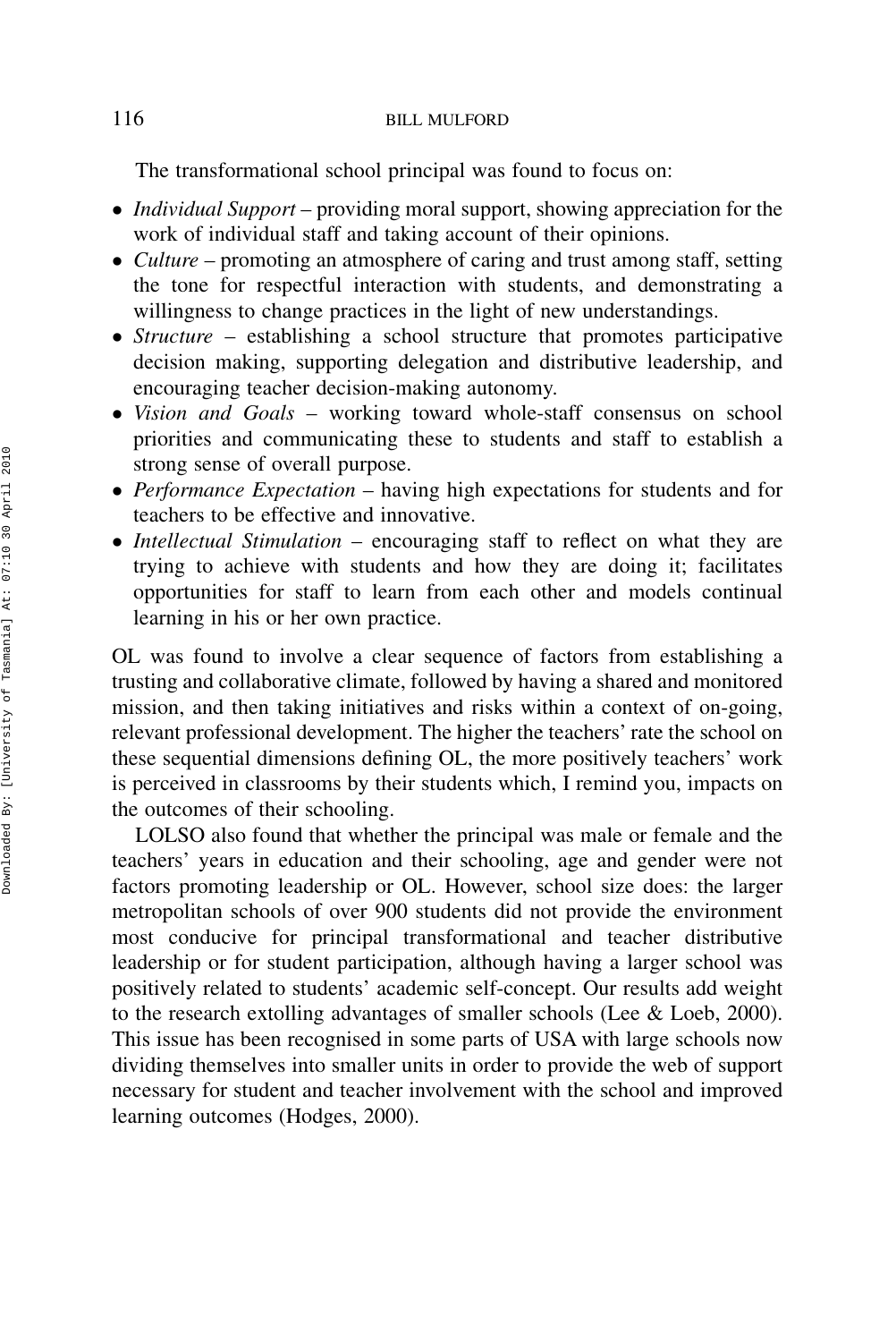Another important contextual factor was found to be the socio-economic status (SES) of the school. SES had its expected positive relationship with student academic achievement, retention and academic self-concept. Interestingly, SES had a negative relationship with student perceptions of teachers' work. On the other hand, the students' home educational environment (having a space and aids for study at home as well as having discussions and help with school work and conversations about world events) had a stronger relationship than SES to students' academic self-concept but also a strong positive relationship with students' participation in school and students' perceptions of teachers' work.

Having a community focus in a school, meaning that the teachers perceive the school as having productive relations with the community and that schools' administrators are sensitive to and work actively with it, was found to be another outcome of both transformational principal leadership and distributive administrative team and teacher leadership. However, no link was found between having a community focus and either OL or improved student outcomes. Some may find the lack of a direct link between a school having a community focus and either organisational learning or student outcomes to be potentially problematic. On the basis of our results, if a choice had to be made between working with and being sensitive to the community and improving home educational environments, the latter will have more direct and immediate 'payoff' for student outcomes. The success of the English Excellence in Cities education mentors program is a case in point (Radice, 2001). Of course, having a strong community focus may be important for other reasons, especially in a democracy. One important reason would be in the development of social capital in the community, especially in poor inner city and rural communities.

Finally, it is worth noting the perhaps controversial finding that students' academic self-concept was not related to their academic achievement. Even though we, along with others (Silins & Murray-Harvey, 2000) found that academic self-concept did not link to other student outcomes, including academic achievement, it does not follow that academic self-concept is not an important student outcome. For example, pupil self-concept has been shown to be related to later life successes such as employment and earnings (Feinstein, 2000).

### SOME IMPLICATIONS AND CONCLUSION

There are many implications to be drawn from the LOLSO research. I will briefly mention five before concluding with an attempt to pull together all the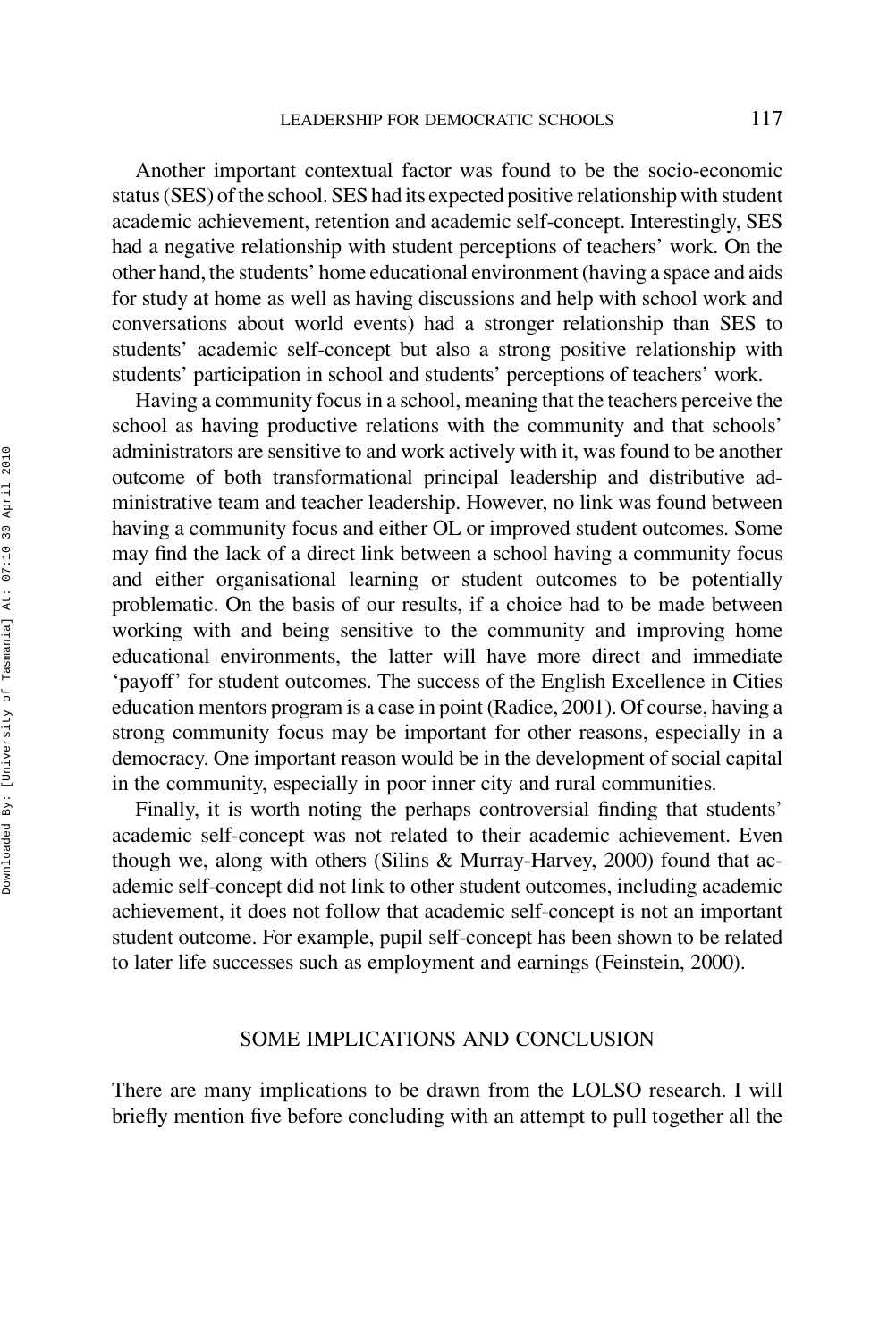pieces of what I have been arguing. The five implications are a need for active and meaningful participation (democracy), rejection of the great man or woman theory of leadership, emphasis on transformational rather than transactional leadership, the importance of a changing context, and the need to broaden school success measures.

## Some Implications

The LOLSO findings are consistent with other recent research identifying the crucial elements in leadership for democratic schools as well as successful school reform (Goddard, Hoy, & Hoy, 2000; Heck, 2000; Maden, 2001; Marks et al., 2000; Mitchell & Sackney, 1998; OECD, 2001a, 2001b; Riley & Louis, 2000; Silins & Mulford, 2002). Success is more likely where people act rather than habitually react: they are empowered, involved in decision-making through a transparent and supportive structure, and are trusted and respected. The professional community should share certain norms – valuing diversity, the continuous enhancement of learning for all students, and breaking from individual professional isolation through collaboration and reflective dialogue. There should be a clear capacity for learning, exemplified through a positive professional development programme. Said another way, the balance needs to tip more towards continuity, independence, community, and heterogeneity, that is towards democracy. As Print, Ornstrom, and Nielsen (2002), among others', have pointed out, for democracies to be effective and to ensure their future they require the active and meaningful participation of their citizens.

Our findings reject ''the great man or woman'' theory of leadership, which might bring initial success but results eventually in mediocrity if not failure through the dependency relationship it creates. The emphasis on the ''drive and the ability to take the role of leader, provide clear direction, and enthuse and motivate others'' (e.g., Hay-McBer, undated) is far removed from that emerging from LOLSO and the other research on support, trust, participation, and whole staff consensus. As others have found (e.g., Barnett, McCormick, & Conners, 2001), a visionary head teacher can actually distract teachers from concentrating on teaching and learning, let alone have ownership of the vision.

The LOLSO research suggests we should place much less emphasis on organisational and managerial strategies, or transactional leadership, than has often been accepted wisdom. There is little evidence to link them either to OL or student outcomes. Earlier, as well as elsewhere, I discussed such 'transactional' leadership as too readily having the potential for 'facades of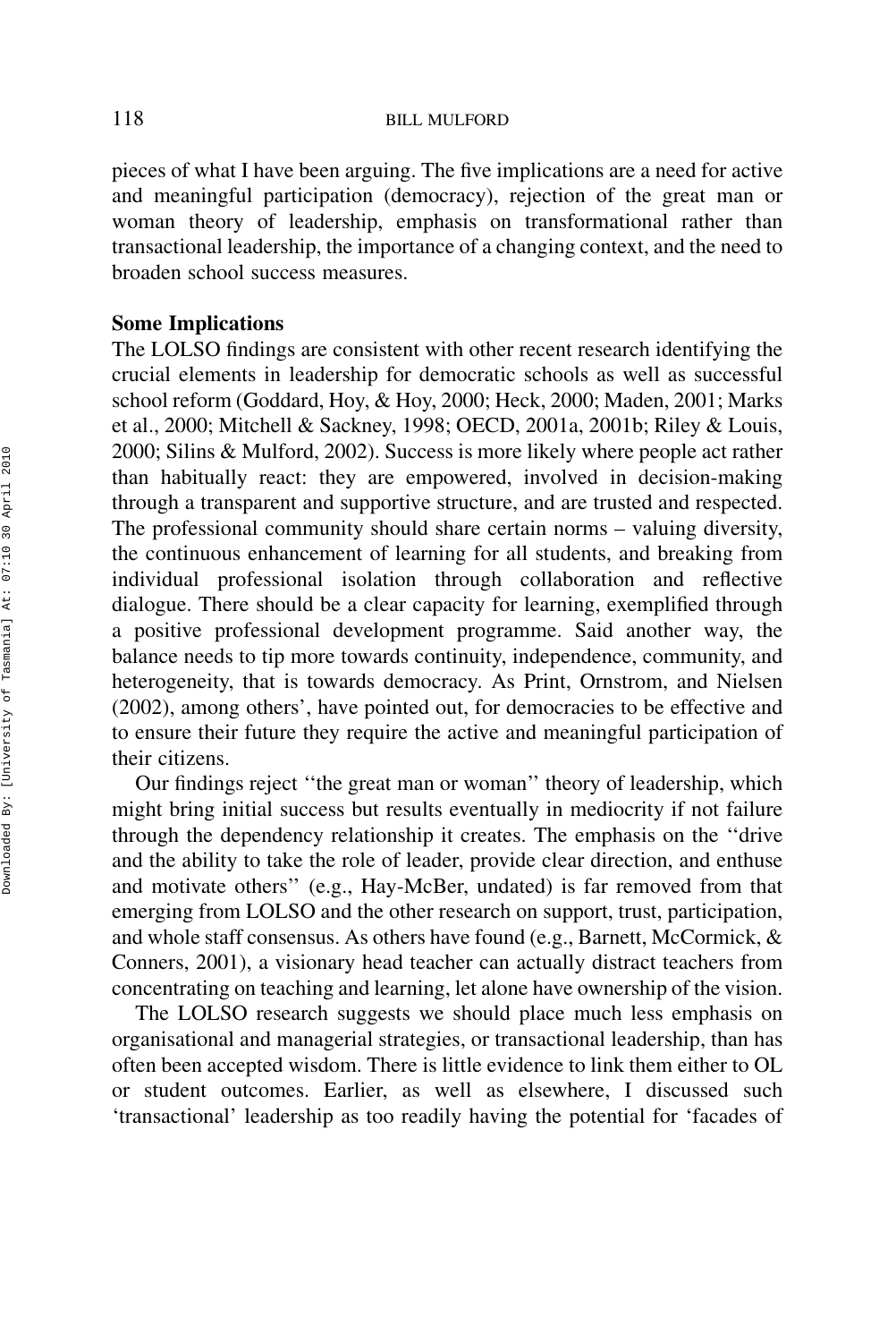orderly purposefulness,' 'doing things right rather than doing the right thing,' 'building in canvas,' or 'procedural illusions of effectiveness' (Bishop & Mulford, 1996, 1999; Mulford, 1998). Here we are talking about high visibility and the impression of decisiveness of action. To repeat, such goal displacement does, of course, raise important moral questions, especially if you believe, as I do, that deception has no place in education or its leadership.

A further implication of the LOLSO research is the importance of the context for leadership and school reform. Socio-economic background, home educational environment, and school size have a clear interactive effect on leadership, the school, and student outcomes. This suggests we should be wary of ''one-right-way'' leadership styles (see also Harris & Chapman, 2001; Reynolds, undated). The context will change both outside and within any individual school on its road to becoming more democratic. In other words, one needs to first get the personal/interpersonal, distributive leadership, collective teacher efficacy or trusting and collaborative climate 'right.' Once the personal/interpersonal is 'right' then it can be used to focus on the educational/instructional, including having a shared and monitored mission. Once the educational/instructional is 'right' and there is confidence in what the school is doing and why it is doing it, then the leaders and school can move to development/learning/change, including working with others schools in a 'nested' model. Development implies another important principle – one needs stability for change, one needs to constantly move ahead but without losing one's roots. Put another way, one needs a base or agreed position from which to develop; one needs to stand for something, to first be 'grounded.'

Finally our research adds weight to those expressing concerns about the sole reliance on academic achievement as the measure of a school's success (DfEE, 1999; OECD, 2001b). Highlighting this concern may be timely. International research (OECD, 2001b: 106–107) shows that ''more than a quarter of students agree or strongly agree that school is a place where they do not want to go. In Belgium, Canada, France, Hungary, Italy and the United States, this proportion ranges, in order, from 35 to 42 percent ... [while] this figure is less than 20 percent in Denmark, Mexico, Portugal and Sweden.'' National research from UK (Fielding, 1999: 286) is ''beginning to encounter students expressing doubts about the genuineness of their school's interest in their progress and well-being as persons, as distinct from their contributions to their school's league table position. [The result is that] contract replaces community as the bond of human association.'' Another recent UK study (Cullingford, 2001: 7) found Year 10 and 11 student attitudes towards school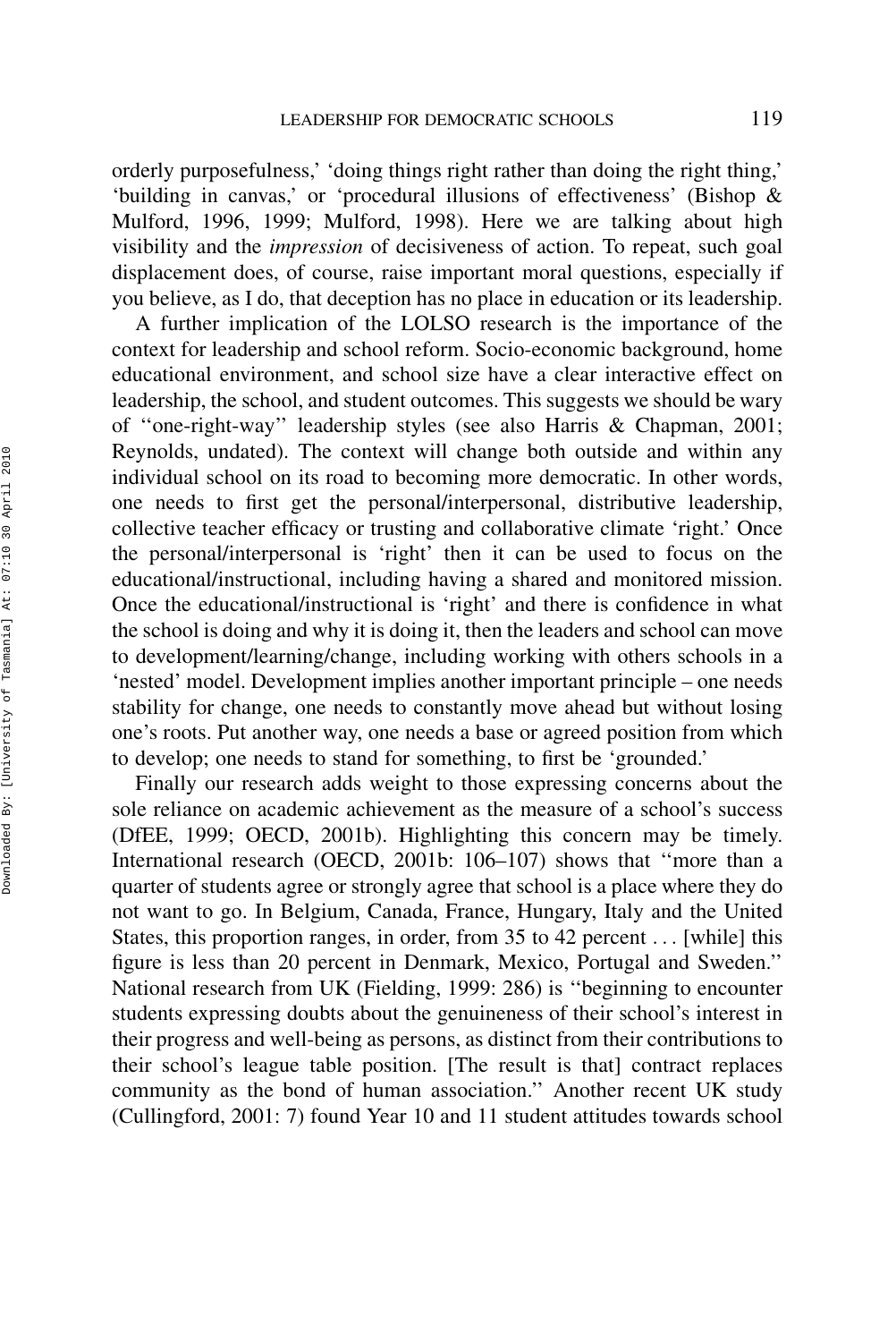to be uniformly negative. Most worrying in this study, however, was that teachers were beginning to be seen by their students as only representing other people's wills as they seek out the best means to adapt to the requirements of academic achievement results and inspection – ''every effort that a teacher makes to cajole the pupils into more work is interpreted as a sign of the teacher's selfish insecurity ... all appears to be done for the sake of the external powers.''

By way of contrast, in countries such as Denmark, there significant, sustained efforts made to implement means by which school students learn about democracy through active participation in democratic learning experiences in their schools and classrooms. It is reported (Print et al., 2002: 200) that students may even ''influence both the content and teachinglearning strategies and have the right to evaluate the teaching within classrooms.'' The result is a great deal of student interest in school as well as high levels of civic knowledge and engagement (Print et al., 2002; Torney-Purta, Lehaman, & Whiteley, 1999).

#### Conclusion

In conclusion, let me try to piece together what I have been arguing (see Fig. 2).

The 'Trusting and Collaborative Climate'subscale of organisational learning has as its underlying theme community rather than individualism. Another way to think about this is to consider the first elements in leadership for democratic schools as distributive leadership and the transformational leadership factors of individual support, culture and structure. These factors are, in turn related to communication and then decision-making. In short, 'forming.' Losing time to gain time in order to achieve effective staff functioning is a prerequisite to effective implementation, let alone future change. The 'Shared and Monitored Mission'subscale relates to my emphasis on continuity (in the sense of standing for something, moving ahead without losing one's roots) and independence rather than constant change and dependence. Another way to think about this is to consider the next element in leadership for democratic schools as distributive leadership and the transformational leadership factors of vision/goals and performance expectations. These factors are, in turn, related to implementation. In short, 'performing.' The 'Taking Initiatives and Risks' subscale matches my argument for heterogeneity rather than homogeneity. Another way to think about this is to consider the final element in leadership for democratic schools as distributive leadership and the transformational factor of intellectual stimulation. This factor is, in turn related to change. In short, 'transforming.'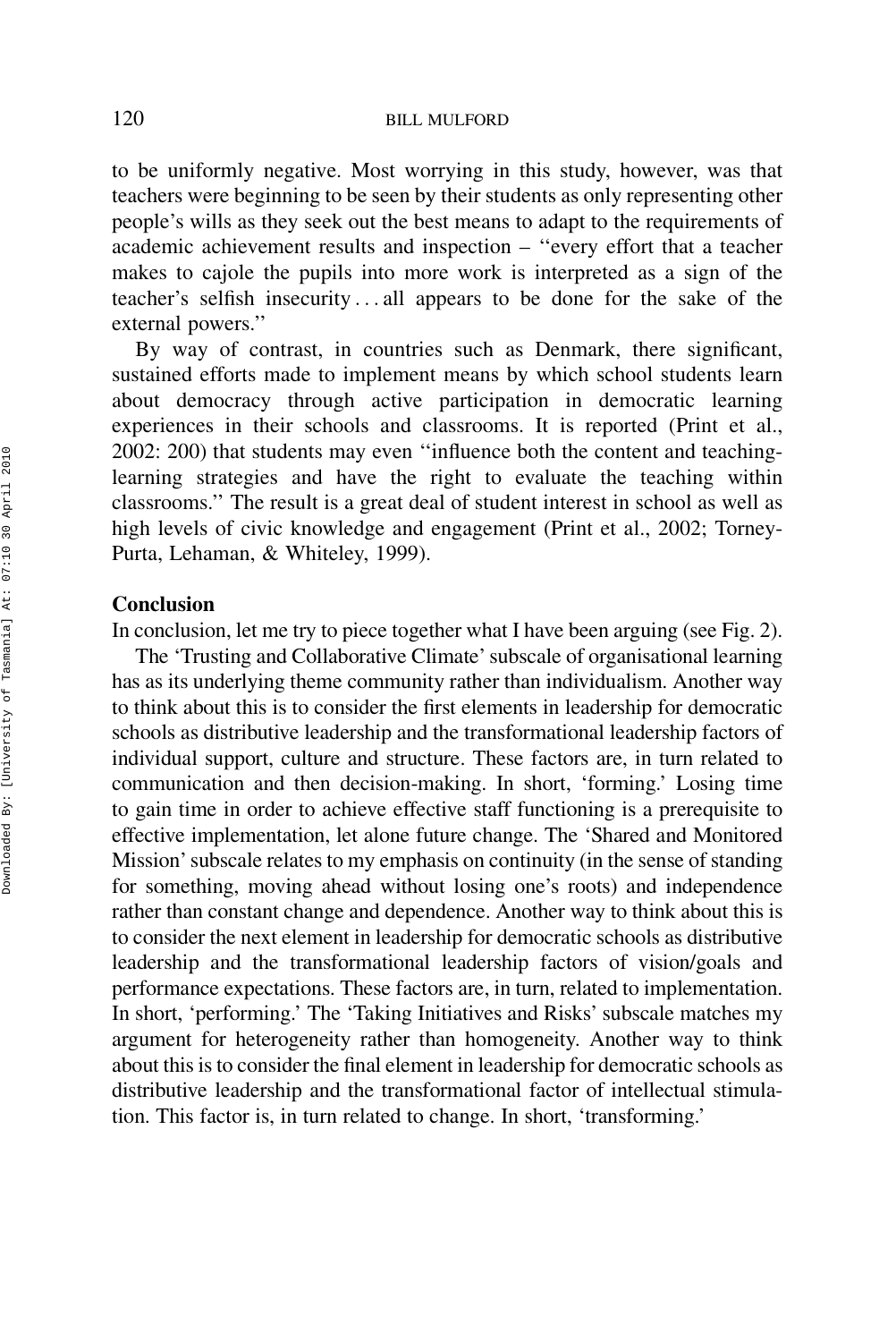

Fig. 2. Balance, development/learning and the crucial elements in leadership.

Such a developmental model help us understand better the intricacies involved in moving any organisation such as a school, or part of a school, from where it is now to becoming truly democratic and truly effective at learning. The model should help target appropriate interventions to ensure more effective progression through the stages as well as achieving the ultimate goal of being a democratic and learning school.

In targeting interventions recognition needs to be given to the fact that actions at one stage may be inappropriate, or even counterproductive, at another stage. For example, one of the preliminary but controversial findings from my organisational learning research is that the only hint of a direct relationship between the school principal's leadership and student outcomes, specifically student engagement in school, is a negative one. One interpretation of this finding is that the greater the student engagement in school the less the need for leadership ('when the best leader's work is done, the people say, we did it ourselves'). Another interpretation is that the relationship is curvilinear, that is,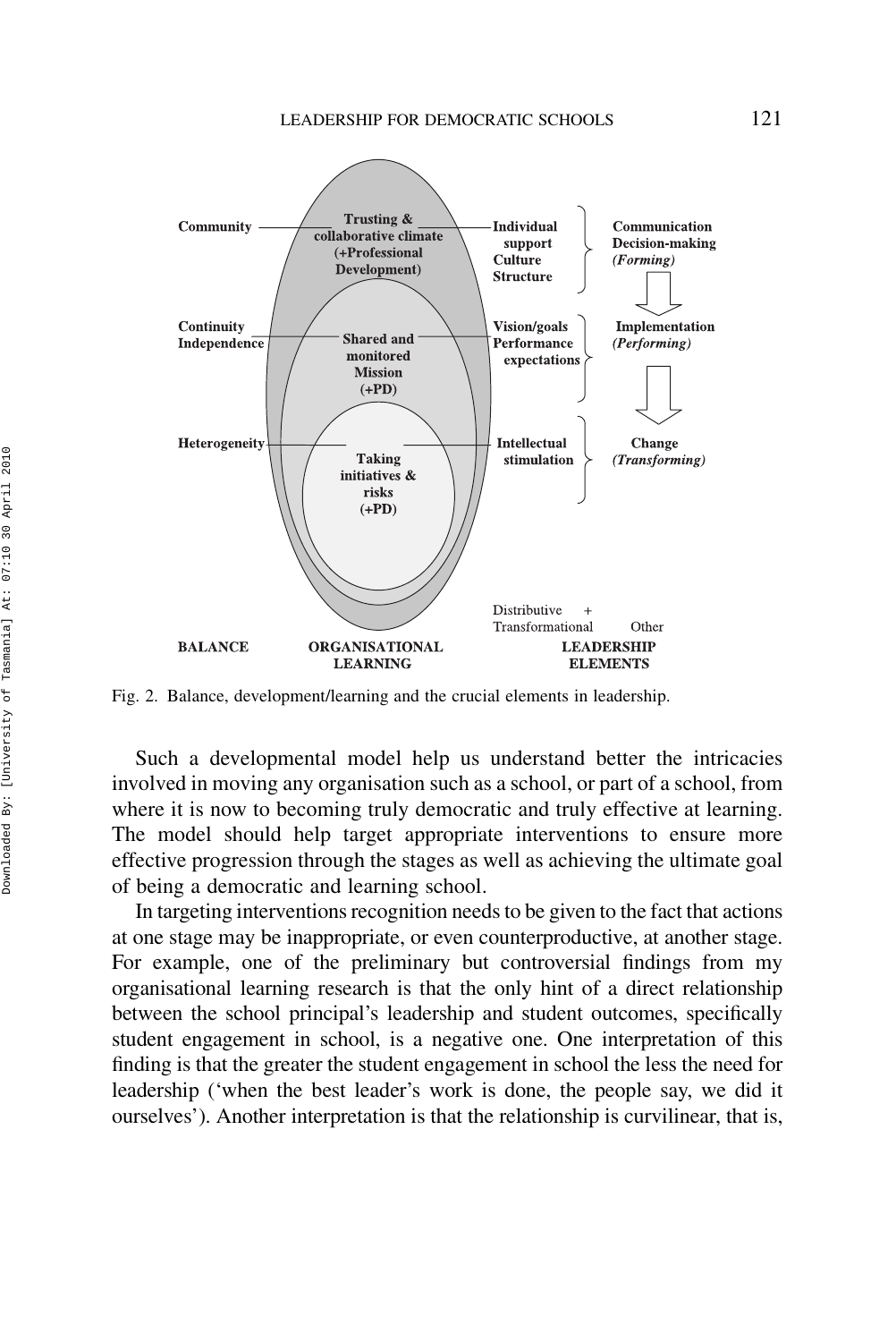beyond some as yet undefined point the principal's attempts to work directly with students rather than indirectly through teachers starts to have negative effects on teacher and student outcomes.

Achieving balanced learning/development may, in fact, mean that a school and its leaders recognise and understand such stages and can take the appropriate action without being 'bowled over' by the change that surrounds them. It may mean understanding that you will need to be evaluated differently depending on the stage the school has reached. It may mean understanding the importance of the need to achieve greater self-determined balances among competing pressures.

As Print et al. (2002: 193) point out:

In the broadest sense, September  $11<sup>th</sup>$  signified the importance of promoting democracy and mutual understanding amongst people, as have the events in Northern Ireland, the Balkans, the Middle East ... . To achieve this the school ... must play a central position in teaching democracy .... Yet attempts to encourage 'democratic schools' have been limited and largely unsuccessful.

But do we have a choice? Times such as the present, of great turbulence, are also ones of great opportunity for those who can understand, accept, and exploit the new realities. I have argued that the crucial elements in leadership for democratic schools require us to seek balance and to use the key of development/learning. With these elements now clearer it is, above all, a time of opportunity for people such as ourselves – professional educators (Drucker, 1989). Become an independent rather than a dependent variable. Make your presence felt. Leave your mark – and have some fun – while this window of opportunity is admitting fresh breezes (Barth, 1991).

#### REFERENCES

Barnett, K., McCormick, T., & Conners, R. (2001). Transformational leadership in schools. Journal of Educational Administration, 39, 24–46.

- Barth, R. (1991). Restructuring schools: Some questions for teachers and principals. Phi Delta Kappan, 73, 123–128.
- Bishop, P., & Mulford, B. (1996). Empowerment in four primary schools: They don't really care. International Journal of Educational Reform, 5, 193–204.
- Bishop, P., & Mulford, B. (1999). When will they ever learn? Another failure of centrally imposed change. School Leadership and Management, 19, 179–187.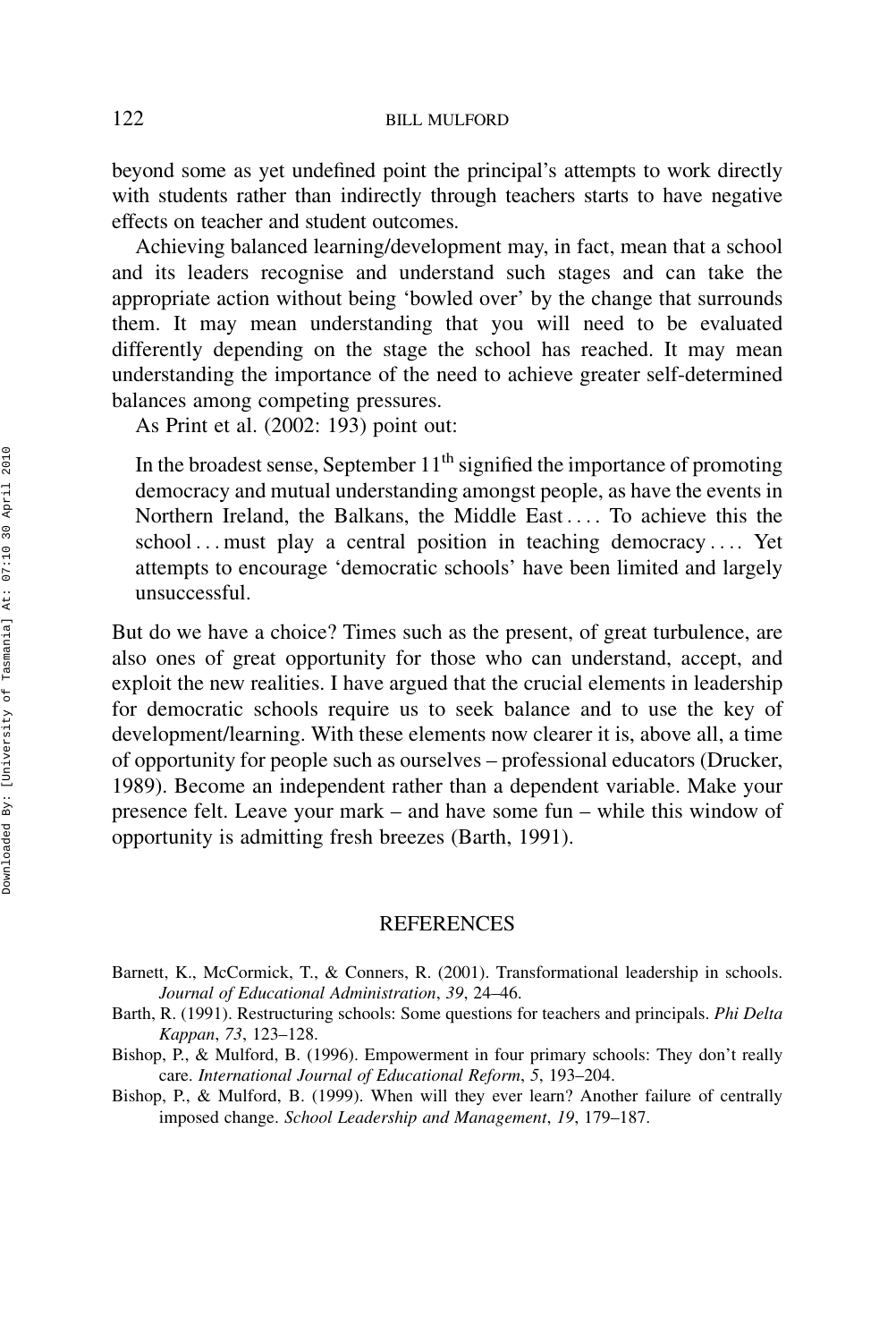- Cullingford, C. (2001, July). Pupil attitudes to schools. Paper presented at The Learning Conference, Spetses, Greece.
- DfEE. (1999). All our futures: Creativity, culture and education. Sunbury: Department for Education.
- Drucker, P. (1989). The new realities. Oxford: Heinemann.
- Feinstein, L. (2000). The relative economic importance of academic, psychological and behavioural attributes developed in childhood. London: Centre for Economic Performance, London School of Economics and Political Science.
- Fielding, M. (1999). Target setting, policy pathology and student perspectives: Learning to labour in new times. Cambridge Journal of Education, 29, 277–287.
- Goddard, R., Hoy, W., & Hoy, A. (2000). Collective teacher efficacy: Its meaning, measure, and impact on student achievement. American Educational Research Journal, 37, 479–507.
- Goodlad, J. (1994) Educational renewal: Better teachers, better schools. San Francisco: Jossey-Bass.
- Harris, A., & Chapman, C. (2001, September). Leadership in schools in challenging contexts. Paper presented at British Educational Research Association conference, Lancaster.
- Hay-McBer. (No date). Models of excellence for school leaders. http://www.ncsl.org.uk/ index.cfm?pageid=hayhome2
- Heck, R. (2000). Examining the impact of school quality on school outcomes and improvement: A value-added approach. Educational Administration Quarterly, 36, 513–552.
- Hodges, A. (2000, April). Web of support for personalised, academic foundation. Paper presented at the annual meeting of the American Educational Research Association, New Orleans.
- Lee, V. & Loeb, S. (2000). School size in Chicago elementary schools: Effects on teachers' attitudes and student achievement. American Educational Research Journal, 37, 3–31.
- Maden, M. (Ed.). (2001). Success against the odds five years on: Revisiting effective schools in disadvantaged areas. London: Routledge Falmer.
- Marks, H., Louis, K., & Printy, S. (2002). The capacity for organisational learning. In K. Leithwood (Ed.), Understanding schools as intelligent systems (pp. 239–265). Stamford, CT: JAI Press.
- Meyer, J., & Rowan, B. (1978). Notes on the structure of educational organisations: Revised version. Paper prepared for the Annual Meeting of the American Sociological Association. Reported in J. Hannaway, Administrative structures why do they grow? Teachers College Record, 79, 416–417.
- Mitchell, C., & Sackney, L. (1998). Learning about organisational learning. In K. Leithwood & K. Louis (Eds.), Organisational learning in schools (pp. 177–199). Lisse: Swets & Zeitlinger.
- Mulford, B. (1998). Organisational learning and educational change. In A. Hargreaves, A. Lieberman, M. Fullan, & D. Hopkins (Eds.), International handbook of educational change (pp. 616–641). London: Kluwer.
- Mulford, B. (2002). The global challenge: A matter of balance. Educational Management and Administration, 30, 123–138.
- Mulford, B., Kendall, L., Kendall, D., Bishop, P., & Hogan, D. (2000). Decision making in primary schools. International Studies in Educational Administration, 28, 5–22.
- Mulford, B., Kendall, L., Kendall, D., Lamb, S., & Hogan, D. (2001). Decision making in Australian high schools. International Studies in Educational Administration, 29, 49–73.